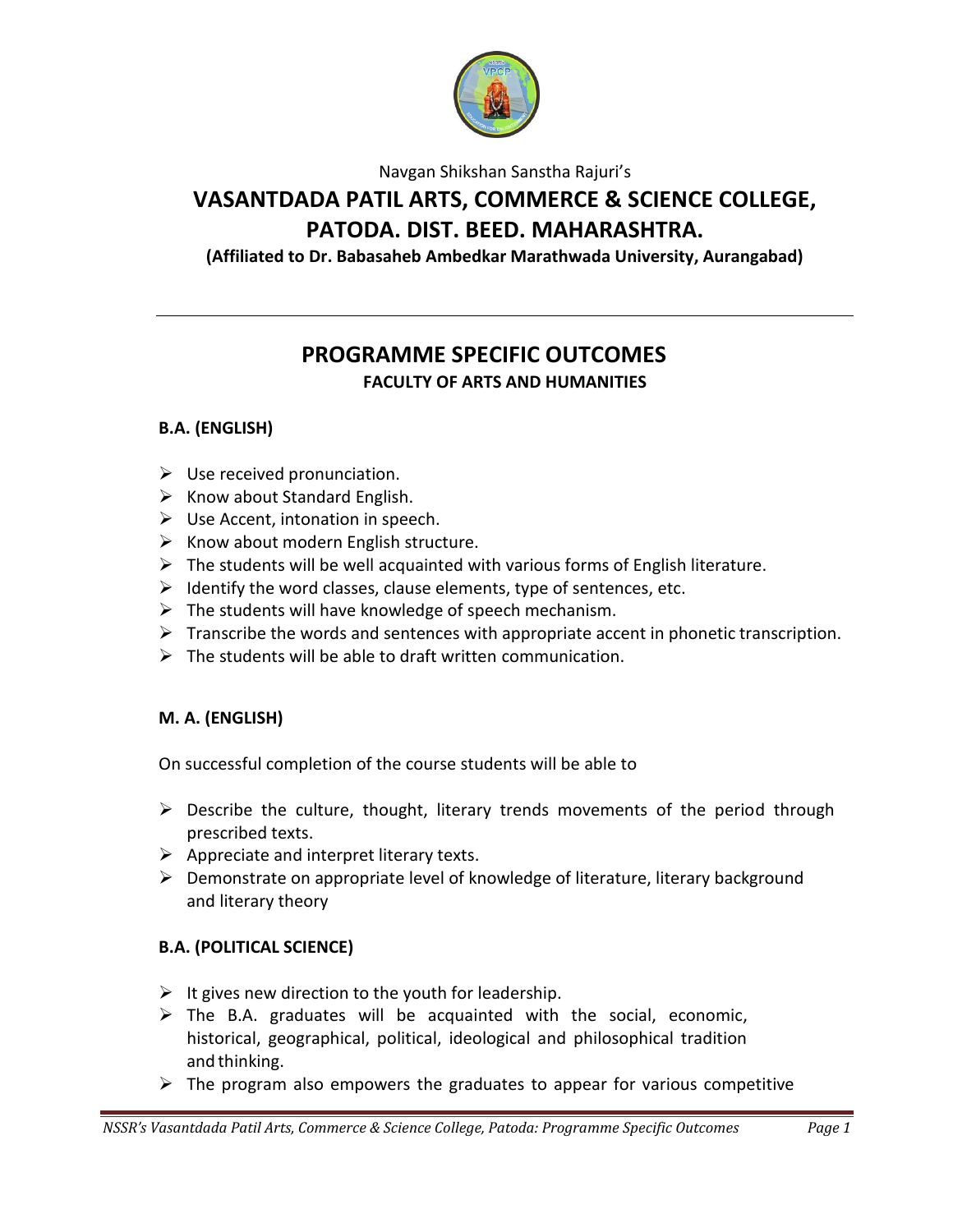examinations or choose the post graduate programme of their choice. It is useful for socialization to politicizations

- $\triangleright$  It is play important role in foreign policy.
- $\triangleright$  It is a way to understand international foreign policy to know the daily movement international politics.
- $\triangleright$  A subject who gives the knowledge of current affairs of world politics.
- $\triangleright$  It is useful to understand Indian government and politics.
- Students will able to explain the Governmental mechanism from *Gram panchayat* to Parliament and can suggest solutions over various issues in its functioning and implementation.
- $\triangleright$  Students will use various political concepts and ideology to analyze new situations.
- $\triangleright$  It takes a main part to reach constitutional provisions to the citizens.
- $\triangleright$  It gives information of political history which is useful for future political policies.
- $\triangleright$  It aware to the people for their not only rights but also duties.
- $\triangleright$  Students can work as political analyst, political party adviser, as a research scholar or can be a freelance political thinker and writer.

### **M. A. (POLITICAL SCIENCE)**

- $\triangleright$  Through the PG programme the students will come know about research in their respective subject. It may also provide the information to the students for collection of Data, enquiry, primary and secondary methods of collection of data, classification and tabulation of data. Students get knowledge of various research methods and can realize the importance of research to find solutions of a specific issue.
- $\triangleright$  Form to develop and assist political and Administrative leadership.
- $\triangleright$  To develop political moral values.
- $\triangleright$  The program also empowers the post-graduates to appear for various competitive examinations or choose the any post graduate or research programme of their choice.
- $\triangleright$  To provide students with knowledge of social, political, Economic system & their inter relationship.
- $\triangleright$  Students will be able to critically analyze and apply the basic principles of Indian and western political thinkers and scholars.
- $\triangleright$  To help the students to understand International political activities.
- $\triangleright$  To keep the pace with changes and research in politics & political sci. at local to global.
- $\triangleright$  To make students competent to face challenges in the field of politics, political sci. & successfully prepare for the civil services.
- $\triangleright$  To strengthen the feelings of social commitment and humanity in the students.
- $\triangleright$  To create a good political man who totally aware for political society.
- $\triangleright$  The Programme provides the students with the capacity to identify issues and problems relating to the realization of human rights.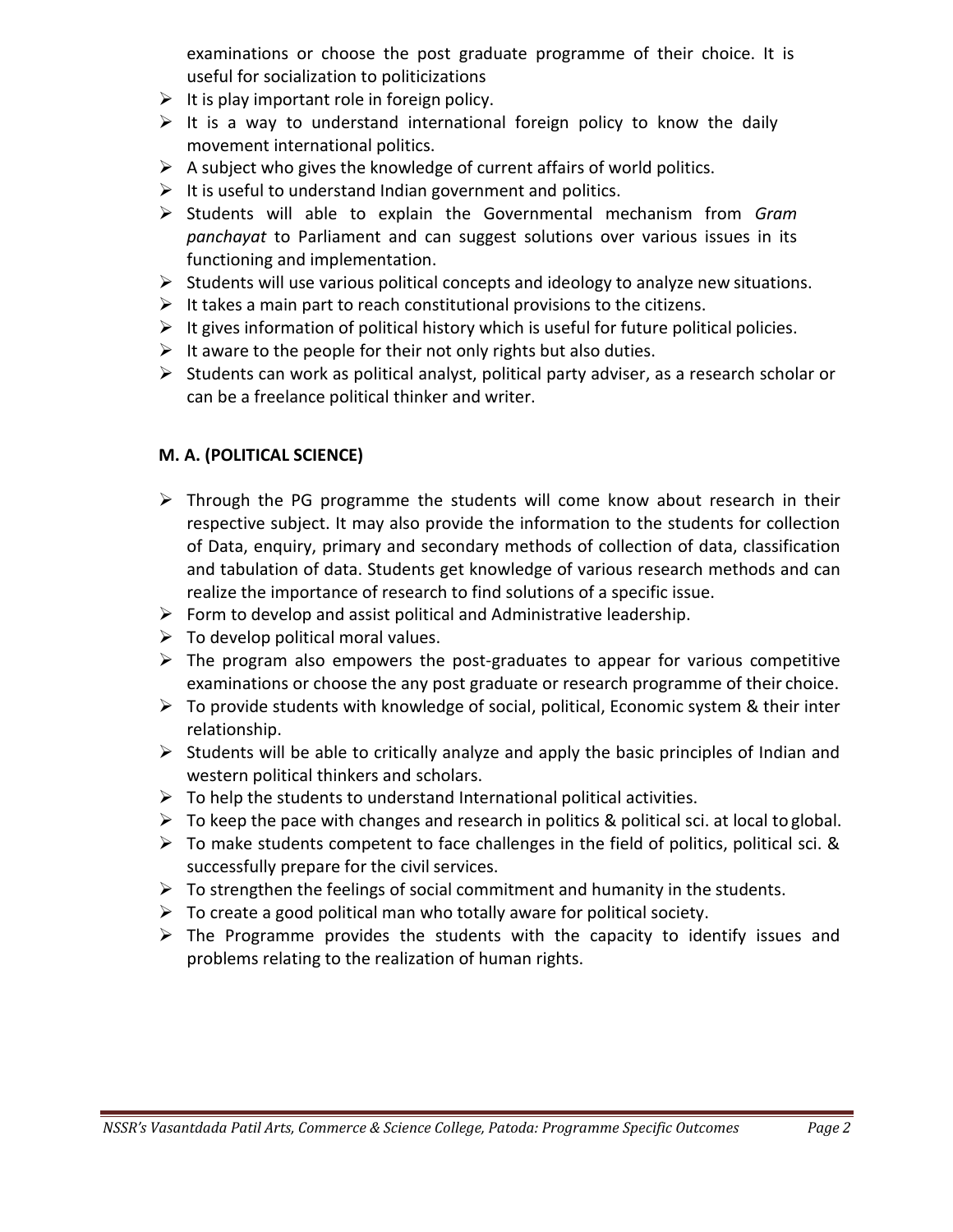#### **B. A. (PUBLIC ADMINISTRATION)**

- $\triangleright$  The student will be able to lead and deal with public governance.
- $\triangleright$  They will participate in and contribute to the policy process of governments.
- $\triangleright$  They will be able to analyze, synthesize, think critically, solve problems and make decisions.
- $\triangleright$  The students will articulate and apply a public service perspective.
- $\triangleright$  They will be able to communicate and interact productively with a diverse and changing workforce and citizenry.

### **B. A. (ECONOMICS)**

- $\triangleright$  The program of Economics in B.A. makes aware to the students about the basic knowledge of economics.
- $\triangleright$  It introduces economic behavior of the individual person, institution, society and country.
- $\triangleright$  Growth and Development theories are providing knowledge about how to be developed in certain circumstances.
- $\triangleright$  Knowledge of Indian Economy, public finance and International Economics support students to make strategy to be successful businessman.
- Economics subject knowledge is useful to be successful in UPSC, MPSC, Banks, Statistic Department, NSSO, CSO, IES, and RBI.

#### **M. A. (ECONOMICS)**

- $\triangleright$  The program provides deep knowledge of economic behavior of the individuals and community.
- $\triangleright$  Students understand properly the economic problems of the economy and analyze solutions on it.
- $\triangleright$  The economic policies of the government and certain government bodies from local to international level are being studied in the program which is supportive to decision making in the unit.
- $\triangleright$  It helps to enhance research oriented mind in economics which support to enhancethe knowledge of economics.
- $\triangleright$  With the complete knowledge of economics students are able to get higher position jobs in Government as well as private institutions as an Economist, Economic Advisor, Research Assistant, Director, Assistant Professor etc.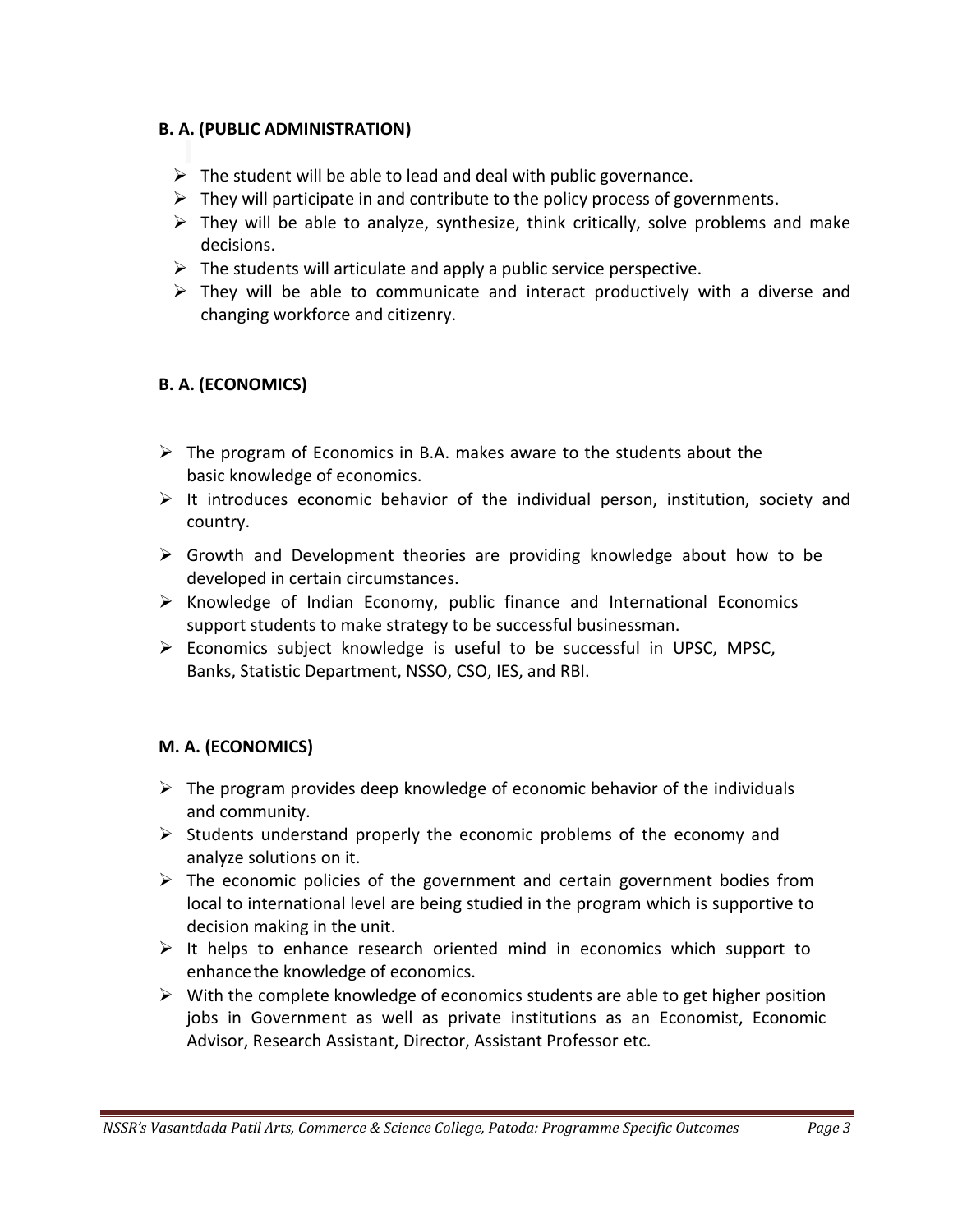#### **B. A. (PHYSICAL EDUCATION AND SPORTS)**

- $\triangleright$  Students will be able to demonstrate adequate knowledge and competencies needed to be successful sports management professionals in a variety of settings.
- $\triangleright$  Students will be able to effectively apply knowledge and skills learned throughout the curriculum in real world settings.
- $\triangleright$  Students will be able to apply critical thinking and reasoning skills as sports management professionals.
- $\triangleright$  Students will be able to capably communicate, orally and in writing, as a sports management professional within various sport settings.
- $\triangleright$  Students will be able to analyze situations and apply the principles of appropriate leadership skills and behaviors related to sport management and sport leadership responsibilities.

## **FACULTY OF COMMERCE**

#### **B. Com.**

- $\triangleright$  To impart the various skills like accounting skills managerial skills communication skills and overall personality development of the students, also to make the students competent to face the challenges in present competitive market acquaint the students relating to changes in global scenario besides this the theoretical concepts and its application into the business.
- $\triangleright$  To develop among the students the qualities of an entrepreneurship also to give the ideas about the modern business strategies.
- $\triangleright$  Apart from this to provide the ideas relating to various fields like banking sector, insurance sector, Income Tax, e-commerce in addition to this give the knowledge about Indian economy Five Year Plan WTO New industrial Policy etc.

#### **M. Com.**

- $\triangleright$  To impart various skills like accounting skills, managerial skills, communication skills and overall personality development of the students.
- $\triangleright$  To make the students competent to face the challenges in present competitive market.
- $\triangleright$  To acquaint the students relating to changes in global scenario besides this the theoretical concepts and its application into the business.
- $\triangleright$  To develop among the students the qualities of a researcher also to give the ideas about themodernbusiness strategies.
- $\triangleright$  To provide the ideas relating to various fields like banking sector, international business sector, HRM in management , Tax planning, in addition to this give the knowledge about Indian economy, Five Year Plan WTO, New industrial Policy, etc.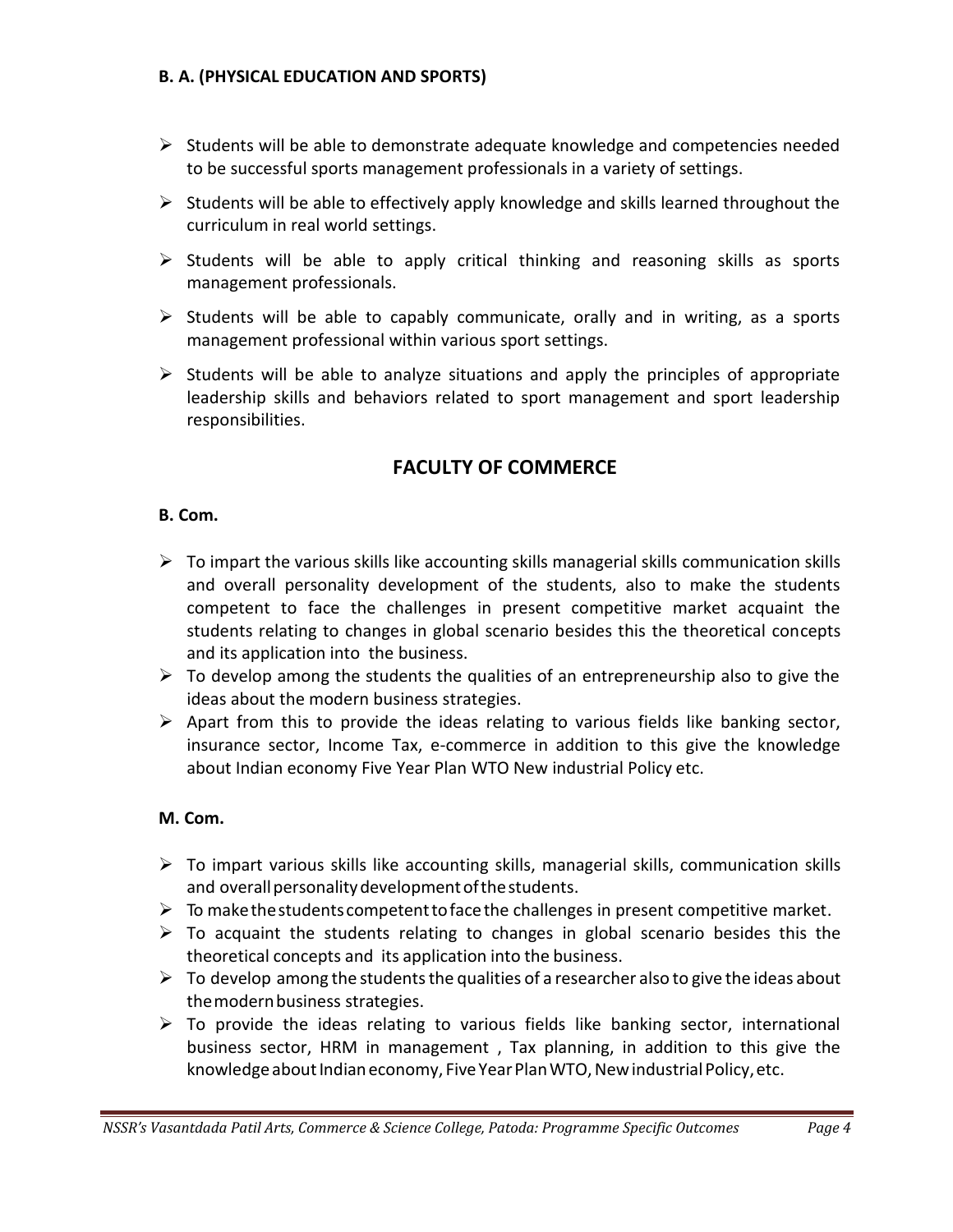## **FACULTY OF SCIENCE**

## **B. Sc. (CHEMISTRY)**

- $\triangleright$  Students will able to get exposed to strong theoretical and practical background in fundamental concepts of chemistry.
- $\triangleright$  Develop scientific temper in student
- $\triangleright$  To make them able to express ideas persuasively in written and oral form to develop their leadership qualities
- $\triangleright$  Know structure-activity relationship.
- $\triangleright$  Application of knowledge and techniques of used in chemical sciences
- $\triangleright$  Compilation and interpretation of chemical compounds.
- $\triangleright$  Gained the theoretical as well as practical knowledge of handling chemicals
- $\triangleright$  Achieve the skills required for good laboratory practices and safety
- $\triangleright$  To make students competitive in pursuing higher studies

#### **M. Sc. (ORGANIC CHEMISTRY)**

- $\triangleright$  To inculcate the research attitude and scientific temperament in the students
- $\triangleright$  Develop Ability to handle instruments, chemicals and solvents
- $\triangleright$  Develop Skill of writing of reaction mechanism
- $\triangleright$  Application of knowledge and techniques of used in chemical sciences
- $\triangleright$  Compilation, analysis and interpretation of chemical compounds.
- $\triangleright$  Gained the theoretical as well as practical knowledge of handling chemicals
- $\triangleright$  Achieve the skills required for good laboratory practices and safety
- $\triangleright$  To make students competitive in pursuing higher studies

#### **B. Sc. (BOTANY)**

- $\triangleright$  Provides opportunity for post-graduation in Botany
- $\triangleright$  Provides basic knowledge of Biosciences.
- $\triangleright$  Opportunities for administrative exams like UPSC and MPSC.
- $\triangleright$  Creates platform to serve in seed industries.
- $\triangleright$  Develops awareness regarding plant resources, economical and medicinal.

#### **B. Sc. (PHYSICS)**

- $\triangleright$  To provide the knowledge of physics.
- $\triangleright$  To develop research skills.
- $\triangleright$  Enable to handle sophisticated instruments.
- $\triangleright$  To Increase problem solving capacity of students